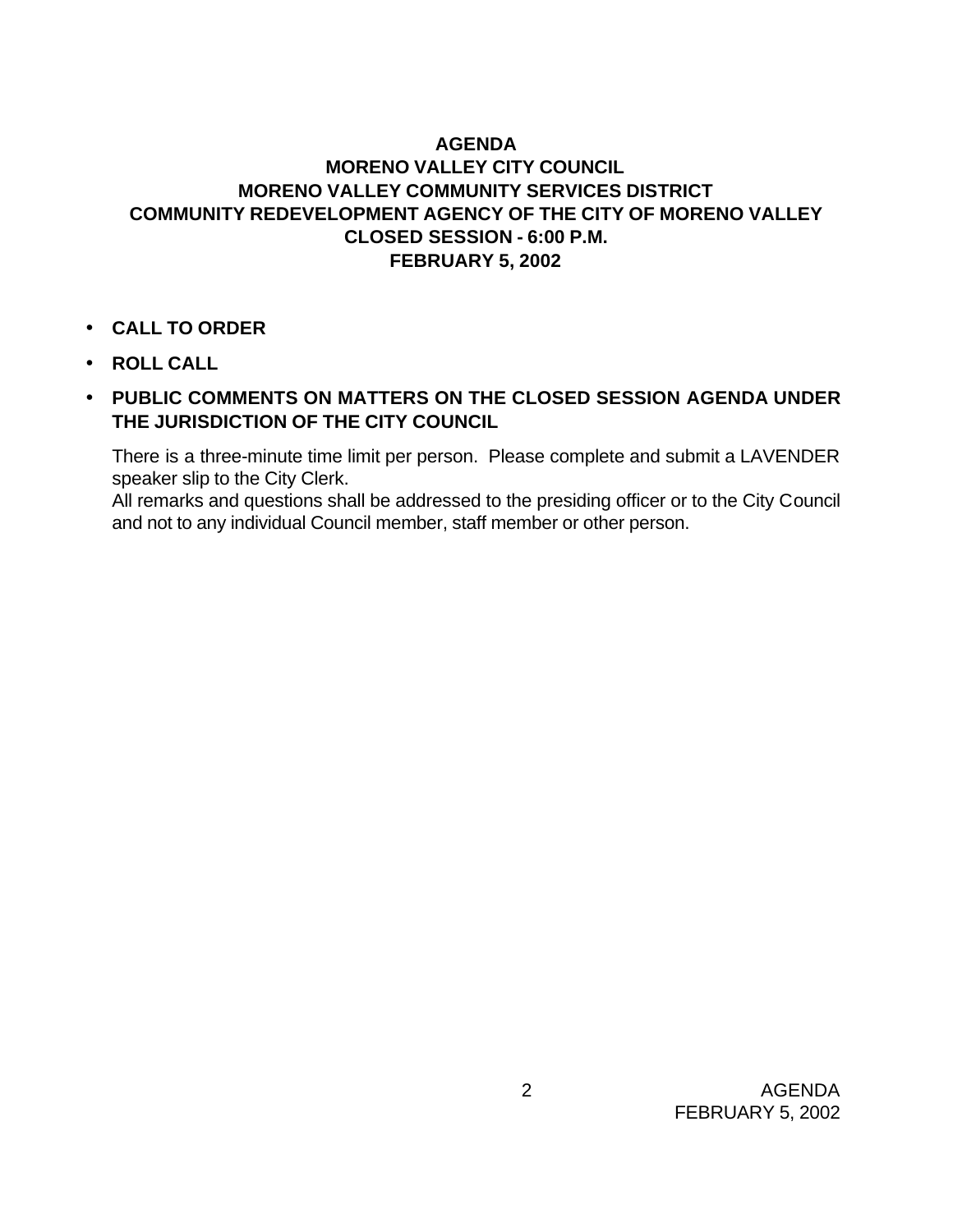## **CLOSED SESSION**

A Closed Session of the City Council of the City of Moreno Valley will be held in the Finance Conference Room, Second Floor, City Hall. The City Council will meet in Closed Session to confer with its legal counsel regarding the following matter(s) and any additional matter(s) publicly and orally announced by the City Attorney in the Council Chamber at the time of convening the Closed Session. The Closed Session will be held pursuant to Government Code:

1) SECTION 54956.9(a) - CONFERENCE WITH LEGAL COUNSEL - EXISTING **LITIGATION** 

| Case:     | Todd Pikup v. City of Moreno Valley                                                                                                                                              |
|-----------|----------------------------------------------------------------------------------------------------------------------------------------------------------------------------------|
| Court:    | <b>Riverside Superior Court</b>                                                                                                                                                  |
| Case No.: | <b>RIC 356635</b>                                                                                                                                                                |
| Case:     | Elmina Callender v. City of Moreno Valley, et. al.                                                                                                                               |
| Court:    | <b>United States District Court</b>                                                                                                                                              |
| Case No.: | EDCV 01-0310 VAP (SGLx)                                                                                                                                                          |
| Case:     | Ignacio Barajas v. City of Moreno Valley                                                                                                                                         |
| Court:    | <b>Riverside Superior Court</b>                                                                                                                                                  |
| Case No.: | RIC 357615                                                                                                                                                                       |
| Case:     | Sabrina Sinclair v. Chi-Fang Wang, Yueh Feng Wang, Individually<br>and DBA Richland Investment, Inc., City of Moreno Valley, County of<br>Riverside, Does 1 through 25 Inclusive |
| Court:    | <b>Riverside Superior Court</b>                                                                                                                                                  |
| Case No.: | RIC 362365                                                                                                                                                                       |
| Case:     | Gloria Benavides v. City of Moreno Valley                                                                                                                                        |
| Court:    | <b>Riverside Superior Court</b>                                                                                                                                                  |
| Case No.: | RIC 362646                                                                                                                                                                       |
| Case:     | Venus Jewett, an Individual and as Guardian ad Litem for Victorya<br>Jewett v. City of Moreno Valley, et. al.                                                                    |
| Court:    | <b>Riverside Superior Court</b>                                                                                                                                                  |
| Case No.: | RIC 361129                                                                                                                                                                       |
| Case:     | Anita & Ernesto Therrien v. City of Moreno Valley                                                                                                                                |
| Court:    | United States District Court Central District of California                                                                                                                      |
| Case No.: | EDCV 01-489 R(AIJ)                                                                                                                                                               |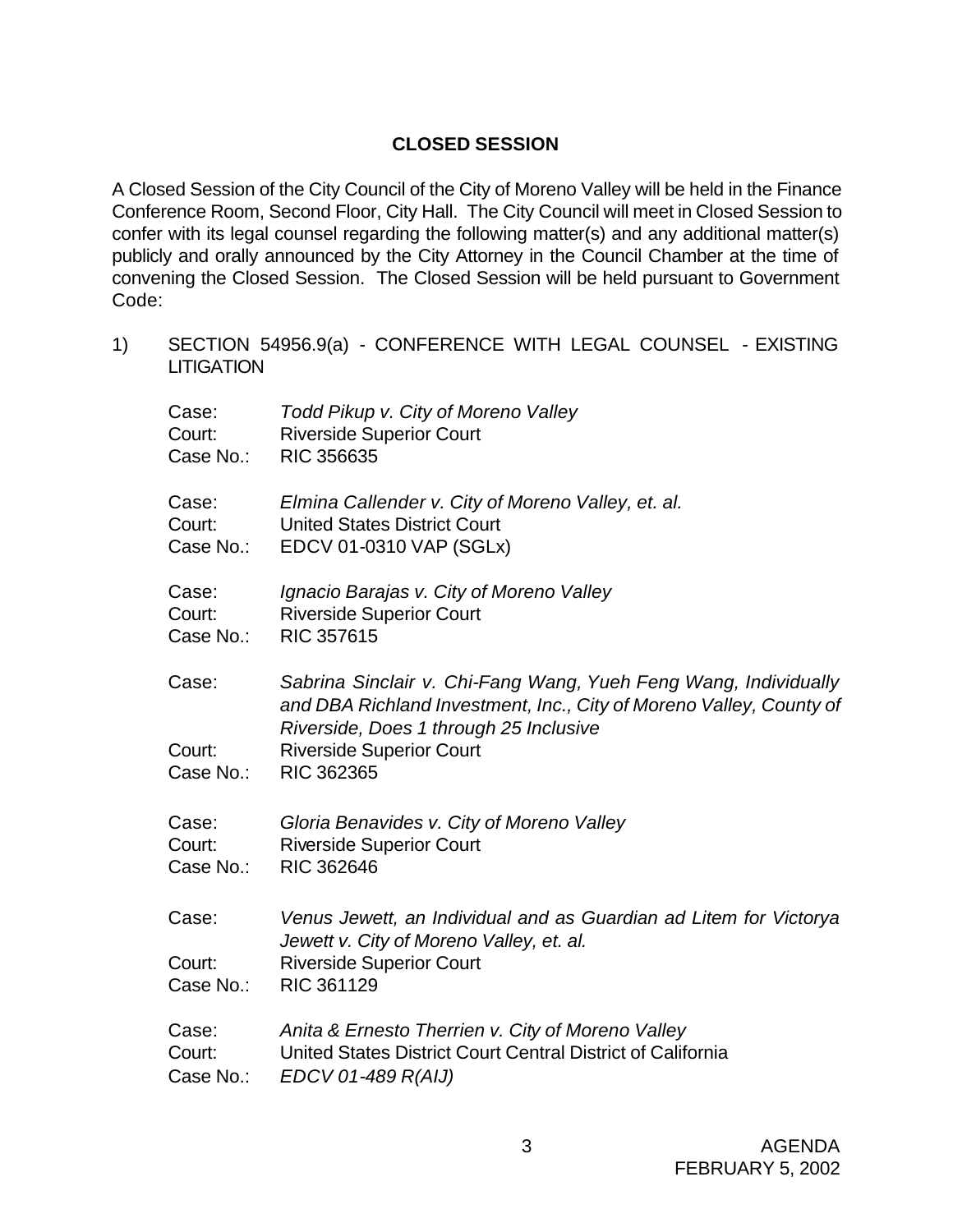| Case:<br>Court:<br>Case No.: | Tiffany Lane, a Minor by and through her Guardian Ad Litem, Don<br>Lane v. City of Moreno Valley, et. al.<br><b>Riverside Superior Court</b><br>RIC364340 |
|------------------------------|-----------------------------------------------------------------------------------------------------------------------------------------------------------|
| Case:                        | Weyerhaeuser Company dba Trus Joist v. City of Moreno Valley et. al.                                                                                      |
| Court:                       | <b>Riverside Superior Court</b>                                                                                                                           |
| Case No.:                    | <b>RIC 366341</b>                                                                                                                                         |
| Case:<br>Court:              | Efrain Garcia v. City of Moreno Valley<br><b>United States District Court</b><br>Case No.: EDCV 99-0310 RT (VAPx)                                         |
| Case:                        | Sandra Siu and Richard Siu v. City of Moreno Valley                                                                                                       |
| Court:                       | <b>Riverside Superior Court</b>                                                                                                                           |
|                              | Case No.: RIC 323329                                                                                                                                      |
| Case:                        | Edmonson v. City of Moreno Valley, et. al.                                                                                                                |
| Court:                       | <b>Riverside Superior Court</b>                                                                                                                           |
| Case No.:                    | RIC 331247                                                                                                                                                |
| Case:                        | D. Slama Company, Inc. v. City of Moreno Valley, et. al.                                                                                                  |
| Court:                       | <b>Riverside Superior Court</b>                                                                                                                           |
| Case No.:                    | <b>RIC 369265</b>                                                                                                                                         |
| Case:                        | Sandra Walker v. City of Moreno Valley                                                                                                                    |
| Court:                       | <b>Riverside Superior Court</b>                                                                                                                           |
| Case No.:                    | <b>RIC 367507</b>                                                                                                                                         |
| Case:                        | Laure Scott v. City of Moreno Valley                                                                                                                      |
| Court:                       | <b>Riverside Superior Court</b>                                                                                                                           |
| Case No.:                    | RIC 368614                                                                                                                                                |
| Case:                        | Hanson Aggregates West, Inc. v. City of Moreno Valley, et. al.                                                                                            |
| Court:                       | <b>Riverside Superior Court</b>                                                                                                                           |
| Case No.:                    | <b>RIC 368250</b>                                                                                                                                         |
| Case:                        | Associated Ready Mix Concrete, Inc. v. City of Moreno Valley, et. al.                                                                                     |
| Court:                       | <b>Riverside Superior Court</b>                                                                                                                           |
| Case No.:                    | <b>RIC 366706</b>                                                                                                                                         |